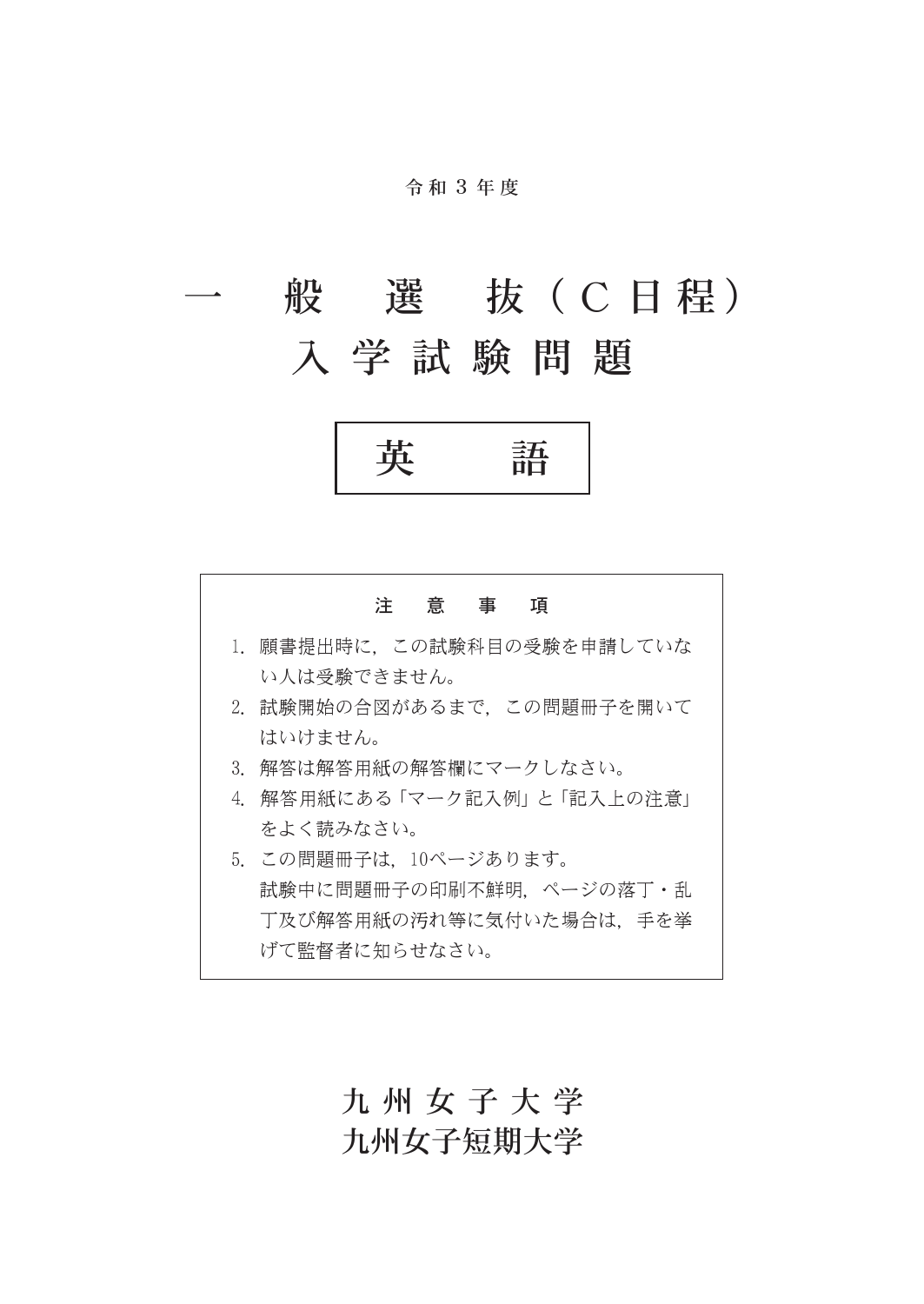|                                                                           |                                                                   |                                                                         |                          | 次の英文の空所   1   ~   10   に入るもっとも適切な語(句)の番号を                                  |
|---------------------------------------------------------------------------|-------------------------------------------------------------------|-------------------------------------------------------------------------|--------------------------|----------------------------------------------------------------------------|
|                                                                           |                                                                   | [1]~[4] の中からそれぞれ一つずつ選びなさい。                                              |                          |                                                                            |
|                                                                           |                                                                   |                                                                         |                          | 1. The book I was searching for has $( 1 1 )$ on the floor under the desk. |
|                                                                           | [1] been lying $[2]$ lay                                          |                                                                         | $[3]$ laid               | $[4]$ lie down                                                             |
| 2. The customer had to $(2 \mid)$ the café because it was about to close. |                                                                   |                                                                         |                          |                                                                            |
|                                                                           | $[1]$ flock                                                       | $[2]$ leave                                                             | $[3]$ return $[4]$ work  |                                                                            |
|                                                                           |                                                                   | 3. My brother always helps $(3 \mid 3 \mid)$ computer-related problems. |                          |                                                                            |
|                                                                           | [1] me from                                                       | $[2]$ me by $[3]$ me to $[4]$ me with                                   |                          |                                                                            |
| 4. Kei $( 4 )$ at the dry cleaner last week.                              |                                                                   |                                                                         |                          |                                                                            |
|                                                                           | [1] got her coat cleaned                                          |                                                                         | [2] had her coat clean   |                                                                            |
|                                                                           | [3] let her coat clean                                            |                                                                         | [4] was cleaned her coat |                                                                            |
|                                                                           |                                                                   | 5. The temple is on $( 5 \ 5 \ )$ side of the street from the inn.      |                          |                                                                            |
|                                                                           | $[1]$ every                                                       | $[2]$ other $[3]$ each other $[4]$ the other                            |                          |                                                                            |
| 6. Michael pretended ( $\boxed{6}$ ) who had eaten all the doughnuts.     |                                                                   |                                                                         |                          |                                                                            |
|                                                                           | [1] not know                                                      |                                                                         | [2] no knowing           |                                                                            |
|                                                                           | [3] don't know                                                    |                                                                         | [4] not to know          |                                                                            |
|                                                                           | 7. Aki and Maki are both nice, but Maki is the (<br>) of the two. |                                                                         |                          |                                                                            |
|                                                                           | [1] friendliness                                                  |                                                                         | [2] friends              |                                                                            |
|                                                                           | [3] friendlier                                                    |                                                                         | [4] much friendly        |                                                                            |

 $-\,1-\,$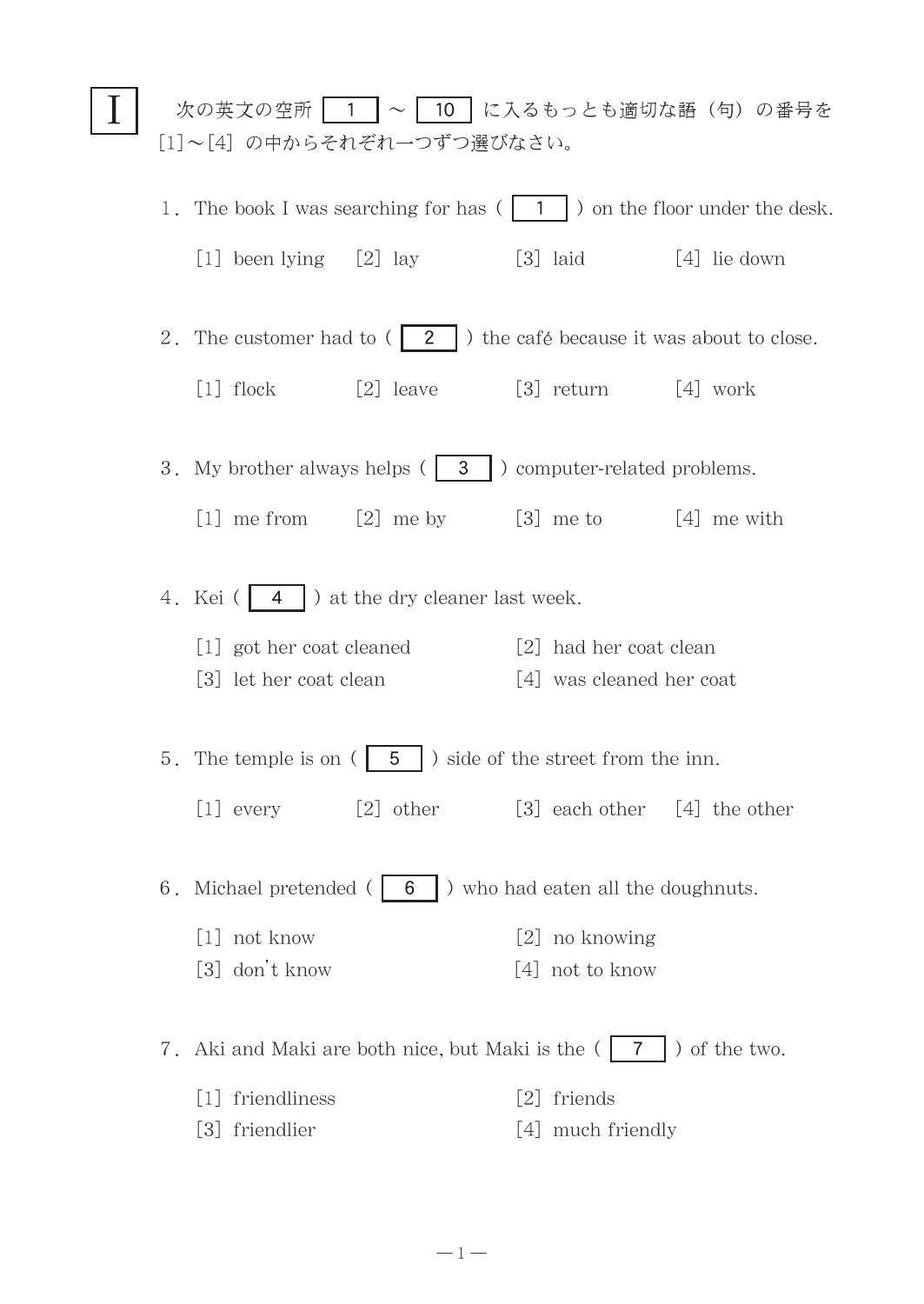- 8. Donald ( $\boxed{8}$ ) coming to work on time every day ever since his boss told him to be punctual.
	- [1] will have been [2] has been  $\lceil 3 \rceil$  will be  $\lceil 4 \rceil$  used to be
- 9. If it ( $\boxed{9}$ ) a holiday today, I would go to the swimming pool.
	- [1] are  $[2]$  were  $[3]$  should be  $[4]$  might be

10. We can't imagine an age ( $\boxed{10}$ ) dinosaurs used to live on the earth.

 $[1]$  as  $[2]$  when  $[3]$  which  $[4]$  while

次の1~5の日本文とほぼ同じ意味になるように選択肢の語(句)を並べ替え て英文を完成し, 11 ~ 20 に入るもっとも適切な語(句)の番号を [1] 〜[8]の中からそれぞれ一つずつ選びなさい。ただし,文頭に来る語(句)も小 文字で示しています。  $\rm I\hspace{-.1em}I\hspace{-.1em}I$ 

1. 彼女が大都市での生活に慣れるのに、数週間かかった。

| 12.<br>11<br>It took<br>$\mathbf{a}$                                                           |
|------------------------------------------------------------------------------------------------|
| big city.                                                                                      |
| [1] a few $[2]$ accustomed to $[3]$ her $[4]$ in $[5]$ become<br>[6] life $[7]$ weeks $[8]$ to |
| 2. 彼は旅行者がほとんど行かない島に住みたいと思っている。                                                                 |
| 13<br>14<br>He wants to                                                                        |
| [1] to which $[2]$ an island $[3]$ few $[4]$ go $[5]$ tourists                                 |

 $[6]$  live  $[7]$  on  $[8]$  very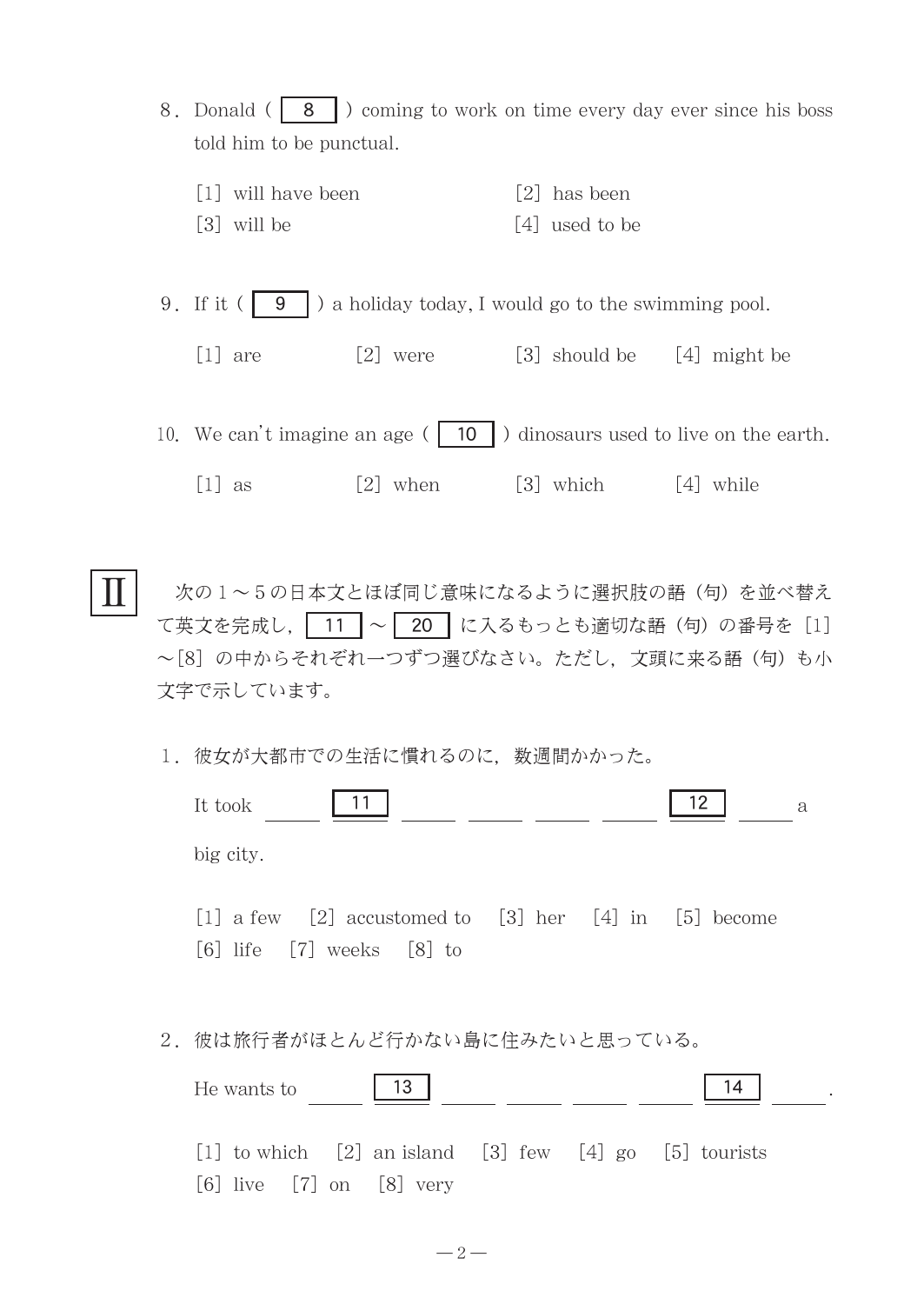3. 彼は母国ではとても有名な歌手だと言われている。

|    | 15<br>16<br>It<br>in his                                                                                                                                     |
|----|--------------------------------------------------------------------------------------------------------------------------------------------------------------|
|    | country.                                                                                                                                                     |
|    | $[1]$ is $[2]$ popular $[3]$ he $[4]$ very $[5]$ that $[6]$ is said<br>$[7]$ singer $[8]$ a                                                                  |
| 4. | 間もなく彼女がその国の首相になるだろう。                                                                                                                                         |
|    | 17<br>18<br>of the                                                                                                                                           |
|    | country.                                                                                                                                                     |
|    | $[2]$ won't $[3]$ long $[4]$ the Prime Minister $[5]$ it<br>$\lceil 1 \rceil$ before<br>$\lceil 6 \rceil$ becomes $\lceil 7 \rceil$ she $\lceil 8 \rceil$ be |
|    | 5. 海辺まで散歩に行きませんか。                                                                                                                                            |
|    | 19<br>20<br>to the                                                                                                                                           |
|    | beach?                                                                                                                                                       |

[1] about  $[2]$  all  $[3]$  a walk  $[4]$  for  $[5]$  going  $[6]$  how  $[7]$  the  $[8]$  way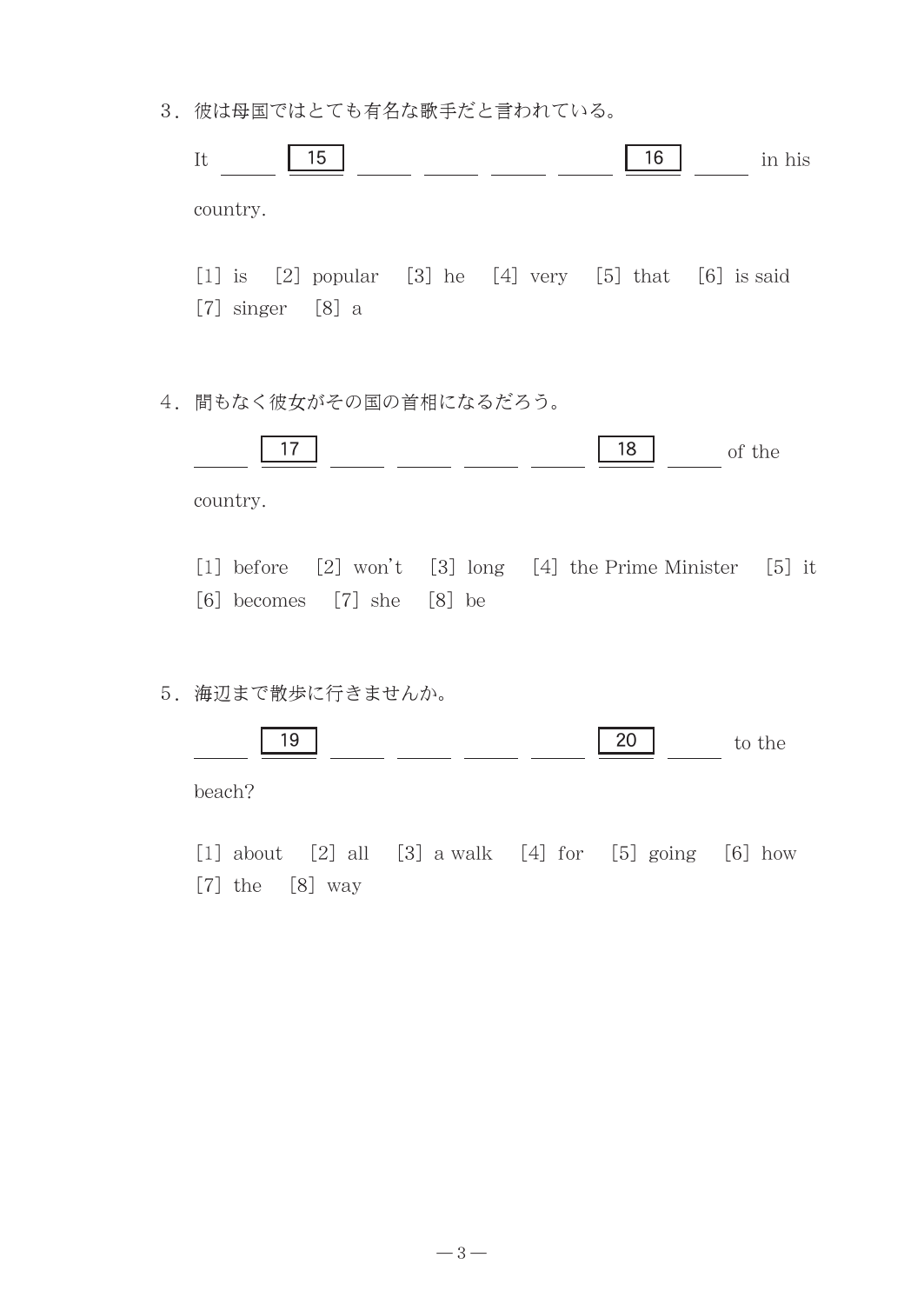## Ⅲ

次の会話文を読んで、空所 | 21 | ~ | 30 | に入るもっとも適切なものの番 号を選択肢からそれぞれ一つずつ選びなさい。ただし,同じ選択肢は二度使えま せん。

#### *Sae and Tae are old friends. They have run into each other outside a bakery.*

- Sae: Hi, Tae. It's so good to see you. It's been ages since we last met!
- Tae: Hi, Sae. It's so nice to see you, too!  $( 21 )$  That was two years ago.
- Sae: Has it been that long? How time flies! You haven't changed much.
- Tae: Nor have you, except that you have a new hairstyle now.
- Sae:  $(22)$  I have had this hairstyle for the past six months.
- Tae: It suits you. Anyway, I see that you have bought a lot of bread. Are you going to eat it all by yourself?
- Sae: No, of course not. I've bought it for my whole family. Everyone in my family loves the bread at this bakery. ( $\boxed{23}$ ) We are regular customers. Are you one, too?
- Tae: No. Actually, I've just come to see my aunt. She is the owner of this bakery. I'm sure she will be very happy when I tell her what you just said.
- Sae: Your aunt! ( $\boxed{24}$ ) Does she bake the bread herself?
- Tae: Not any more. She used to do everything by herself when she first opened the shop many years ago. But now she has a large staff working for her. She trains the staff and supervises the preparation.
- Sae: How did she learn to make such delicious bread?
- Tae:  $(|25|)$  She learned the bakery business there for about a year.
- Sae: Wow! Did she open the shop after she returned to Japan?
- Tae: Yes. But she didn't return to Japan immediately.  $( 26 )$
- Sae: No wonder this bakery is so well known for its French breads. My father is particularly fond of their baguettes. And their croissants are my mother's favorite.
- Tae: And you must have also noticed that the bakery has a French name.
- Sae: Yes, of course.  $(27)$
- Tae: It sure does.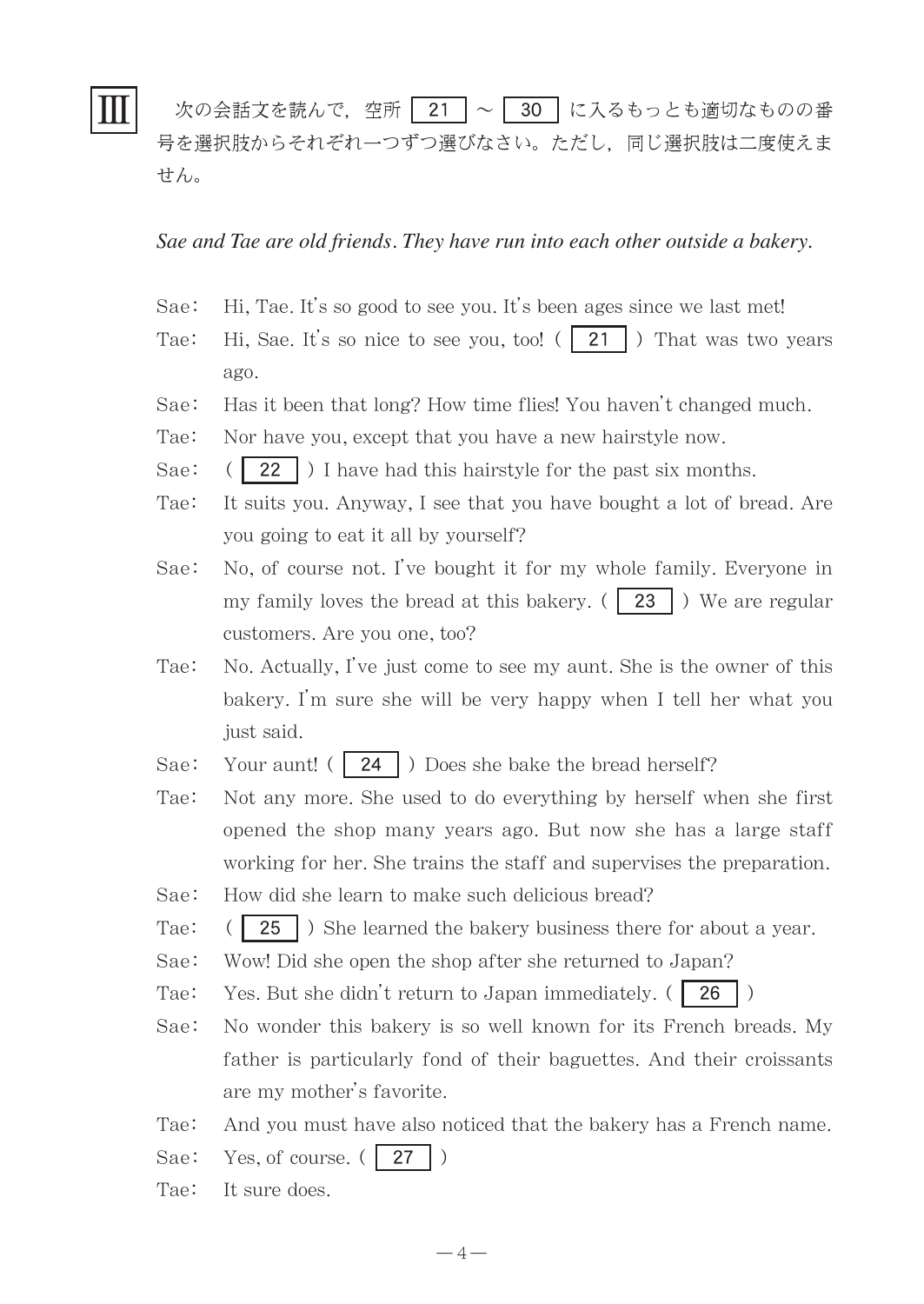- Sae: I assume you get a discount on all your purchases.
- Tae: Well, I do get a discount but I rarely eat bread. ( 28
- Sae: That is such a pity. If I were in your place I would come here every day.
- Tae: Yes, it is a pity. Everyone praises her bread so much, but I am really used to eating Japanese food. Anyway, I better go in now. My aunt is expecting me.  $( 29 )$  ) I'll get in touch with you later. There is so much I want to talk with you about.
- Sae: Me, too. Here is my phone number.
- Tae: Thanks, Sae.  $( \cdot \cdot \cdot )$  30  $)$  See you.
- Sae: See you. Bye.

#### (選択肢)

- [1] She worked at a bakery in Paris for a year before she came back.
- [2] I'll be in touch.
- [3] I didn't know that.
- [4] Thank you for noticing.
- [5] Give me your phone number.
- [6] I think the last time we met was at Jun's wedding.
- [7] She went to a cooking and confectionery school in France.
- [8] It is so delicious.
- [9] I prefer to eat rice.
- [10] Though I don't know what it means, it doesn't matter because it sounds stylish.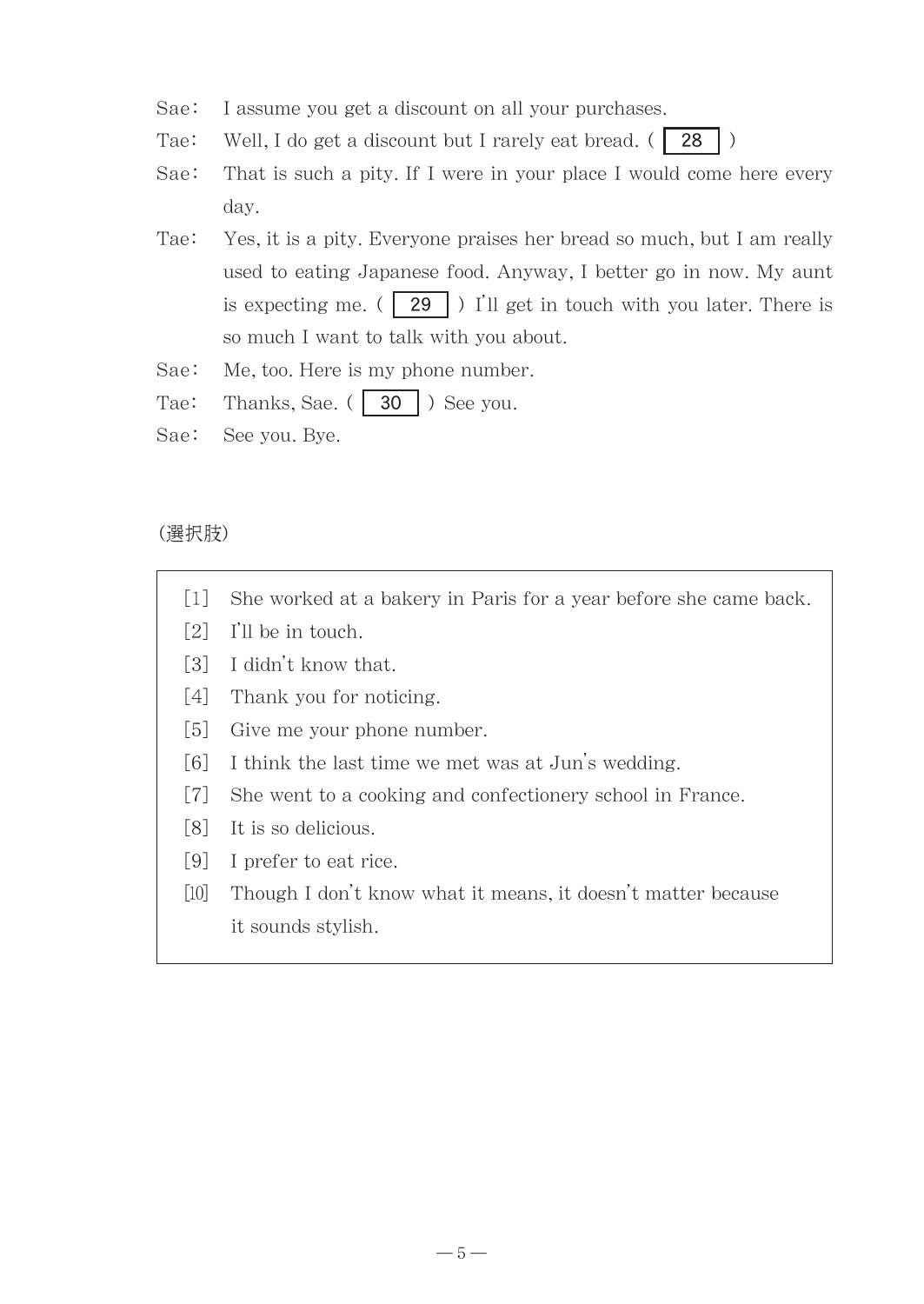## 次の英文を読んで設問に答えなさい。

Ⅳ

Today the world is generating more plastic trash than ever before. Unfortunately, very little of it gets recycled. Plastics are littering our towns and cities, as well as our rivers, lakes and oceans, causing health problems in humans and threatening animal and marine life.  $( \begin{array}{c} \cdot \\ \cdot \end{array} )$  solve this problem, we as consumers need to change our mindset and to adopt environmentally sound habits, starting with our plastic consumption.

To efficiently reduce plastic waste, there is a need to reduce our usage of plastic. In other words, we need to change our everyday behaviors and not use plastic when there is a better alternative. Saying no to plastic straws in cafés and restaurants is one example. Another example is to refuse plastic bags at supermarkets and other shops.  $\left(\sqrt{32}\right)$ , some 500 billion plastic bags are produced annually, so bringing cloth shopping bags will greatly reduce this number. Yet another effective solution is to purchase refills for such products as liquid soap, pens and printer ink.

Another way to reduce our usage of plastic is to choose other materials over plastic  $($  33  $)$  possible. Steel, bamboo, wood and glass straws are great alternatives to plastic straws and can be reused. Purchasing products that are packed in cardboard containers such as laundry detergent, beverages and eggs will reduce the amount of plastic that needs to be produced. Cardboard is easily recycled and, unlike plastic, it's biodegradable. Choosing products that are made of wood or metal such as clothes hangers, storage containers and trash cans will also reduce the demand for plastic.

Plastic has made our life convenient in many  $( | 34 | )$ , and it would be hard to imagine a world without it. However, plastic has also become a global problem, so we need to think twice before choosing it.

> From *Jigsaw – Insightful Reading to Successful Writing* by Robert Hickling and Jun Yashima (National Geographic Learning, 2020)

【注】litter「散らかす」 mindset「考え方」 environmentally sound「環境にやさしい」 alternative「代案」 refill「詰め替え品」 biodegradable「生物分解性のある」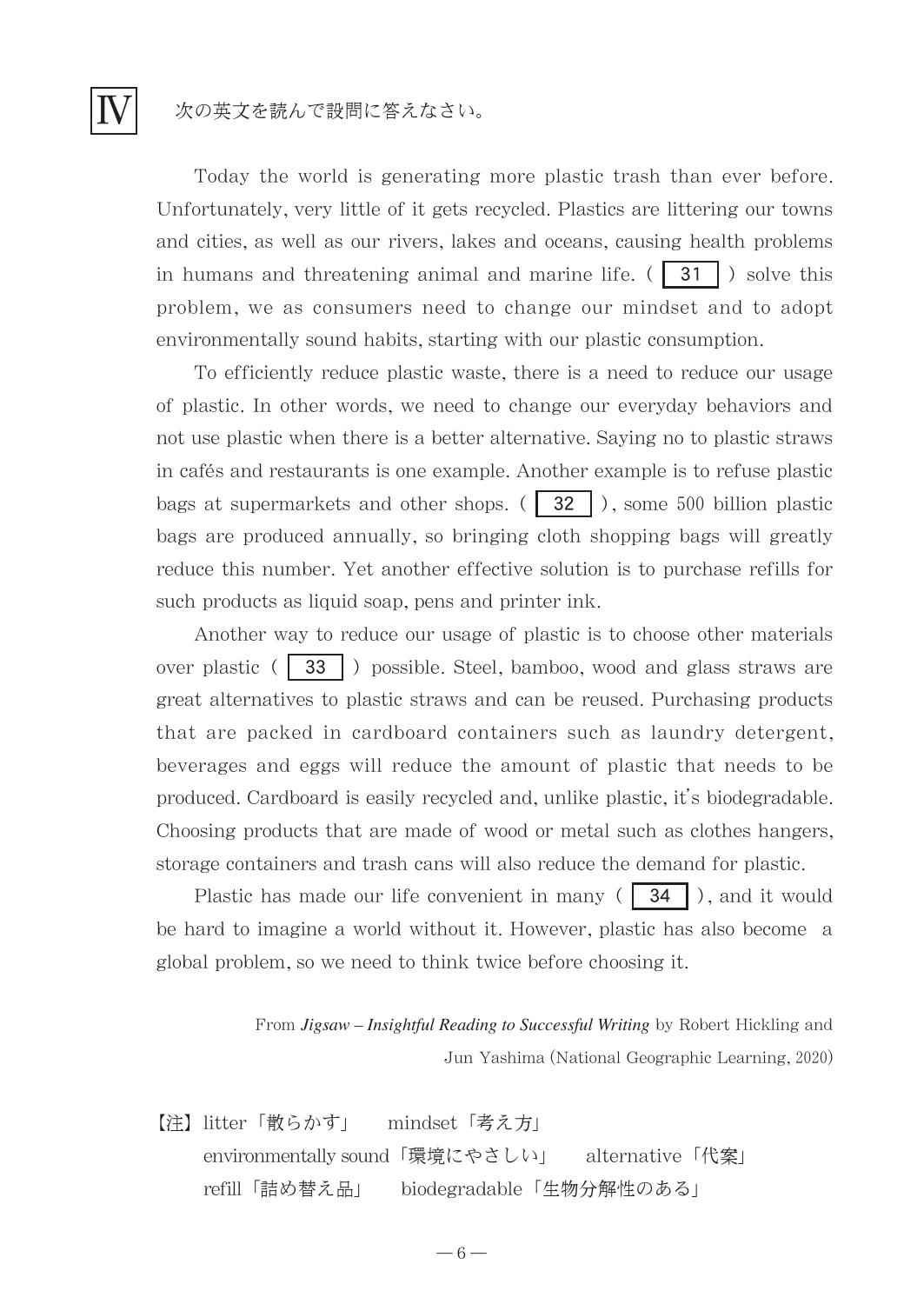## A. 英文中の空所 31 ~ 34 | に入るもっとも適切な語(句)の番号を [1] ~[4] の中からそれぞれ一つずつ選びなさい。

## 31

- [1] In order to [2] Due to
- 
- [3] In addition to [4] In answer to
	-

### 32

- 
- [1] Momentarily [2] Subsequently
- [3] Directly [4] Currently

### 33

- [1] whenever [2] whoever
- [3] whatever [4] forever
- -

#### 34

- 
- 
- $\lceil 1 \rceil$  roads  $\lceil 2 \rceil$  streets
- $[3]$  ways  $[4]$  highways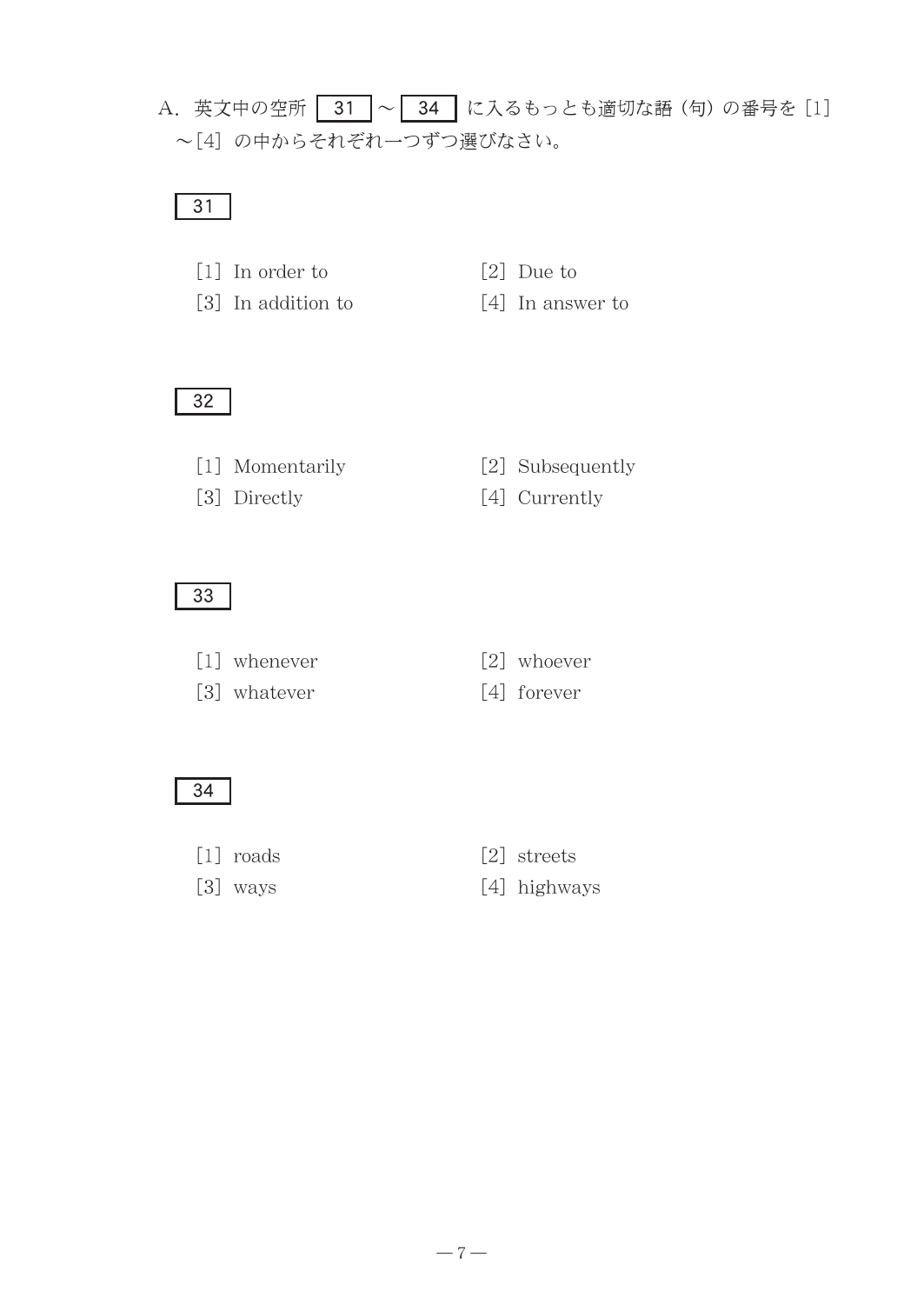- B. 次の英文の空所 35 ~ 40 に入るもっとも適切なものの番号を [1] ~[4] の中からそれぞれ一つずつ選びなさい。
- 1. According to the opening sentences of the passage,  $( 35 )$ .
	- [1] more plastic trash is getting recycled today than ever before
	- [2] more recycled plastic trash is getting generated today than ever before
	- [3] more plastic items are being thrown away as trash now than in the past
	- [4] more plastic items were being generated in the past than at the present time
- 2. According to the rest of the first paragraph of the passage,  $( \begin{bmatrix} 36 \end{bmatrix} )$ .
	- [1] health problems in humans are threatening animal and marine life
	- [2] plastic is being littered over towns, cities, rivers, lakes, and oceans by animal and marine life
	- [3] plastic litter is causing harmful environmental pollution
	- [4] animals and marine life are causing health problems in humans and harmful environmental pollution
- 3. According to the second paragraph of the passage,  $(37)$ .
	- [1] an efficient change of our everyday behavior is a good alternative to the reduction of our usage of plastic
	- [2] we need to use plastic so that we can change our everyday behavior
	- [3] we need to efficiently change our behavior in order to find a better alternative to words we use in our everyday lives
	- [4] we need to change our everyday behavior in order to reduce plastic waste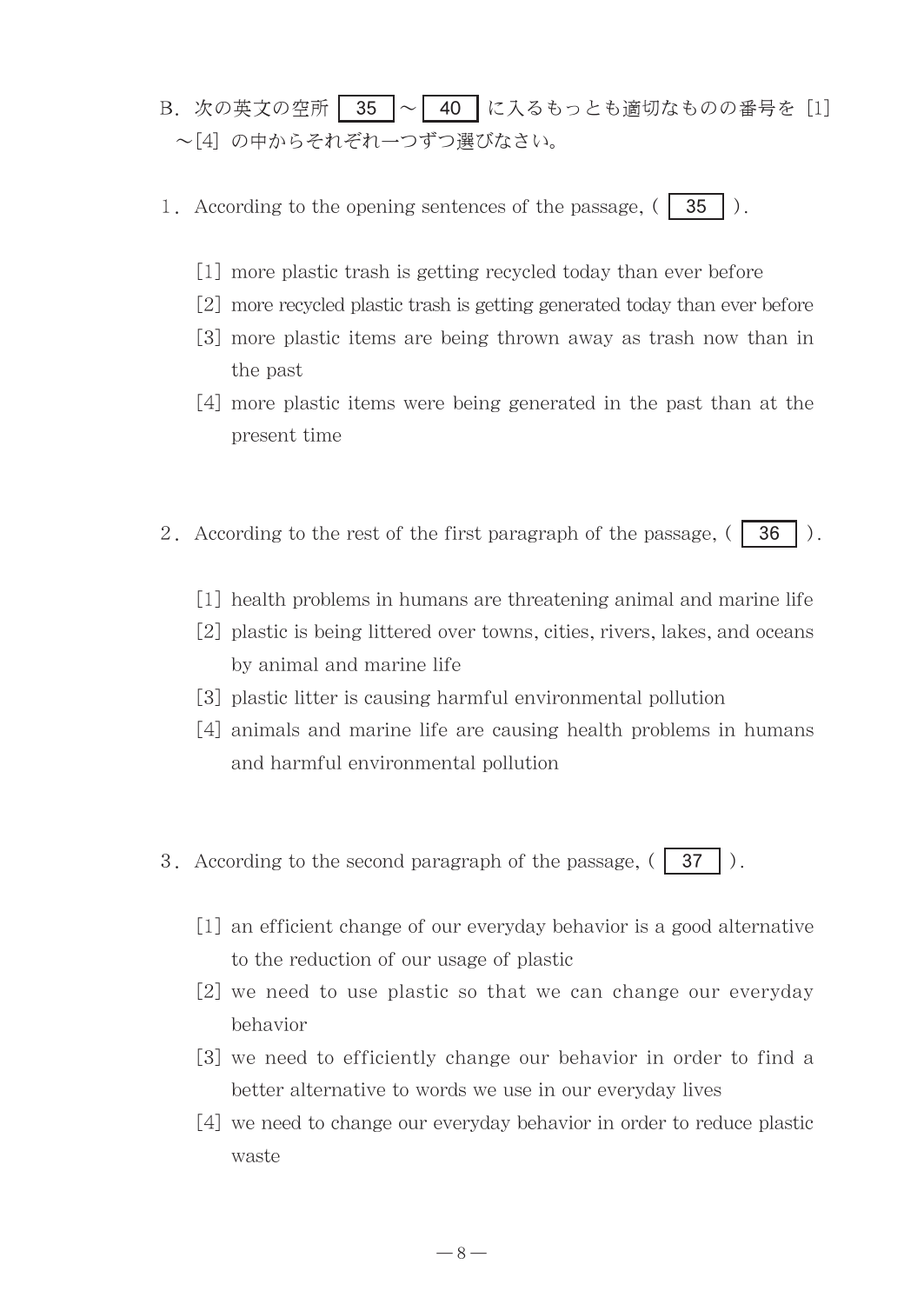- 4. The second paragraph of the passage further states that  $( 38 )$ .
	- [1] refusing the use of plastic products in cafés, restaurants, supermarkets, and other shops is the sort of change in our everyday behavior that we need to make
		- [2]500 billion plastic bags are produced annually so that cloth shopping bags will be greatly reduced in number
		- [3] refusing to use plastic straws and plastic bags is an effective solution to the problem of the refills for such products as liquid soap, pens, and printer ink
		- [4] we should say no to plastic straws and refuse plastic bags so that an effective solution can be found to the need to purchase refills for liquid soap, pens, and printer ink
- 5. According to the third paragraph of the passage,  $( 39 \mid ).$ 
	- [1] we need to reduce our usage of plastic by means of some way other than the use of non-plastic materials
	- [2] the use of materials other than plastic will lead to reduction in the usage of plastic
	- [3] plastic straws that can be reused should be used in the place of steel, bamboo, wood, and glass straws
	- [4] steel, bamboo, wood, and glass straws are great alternatives to other materials that can be reused